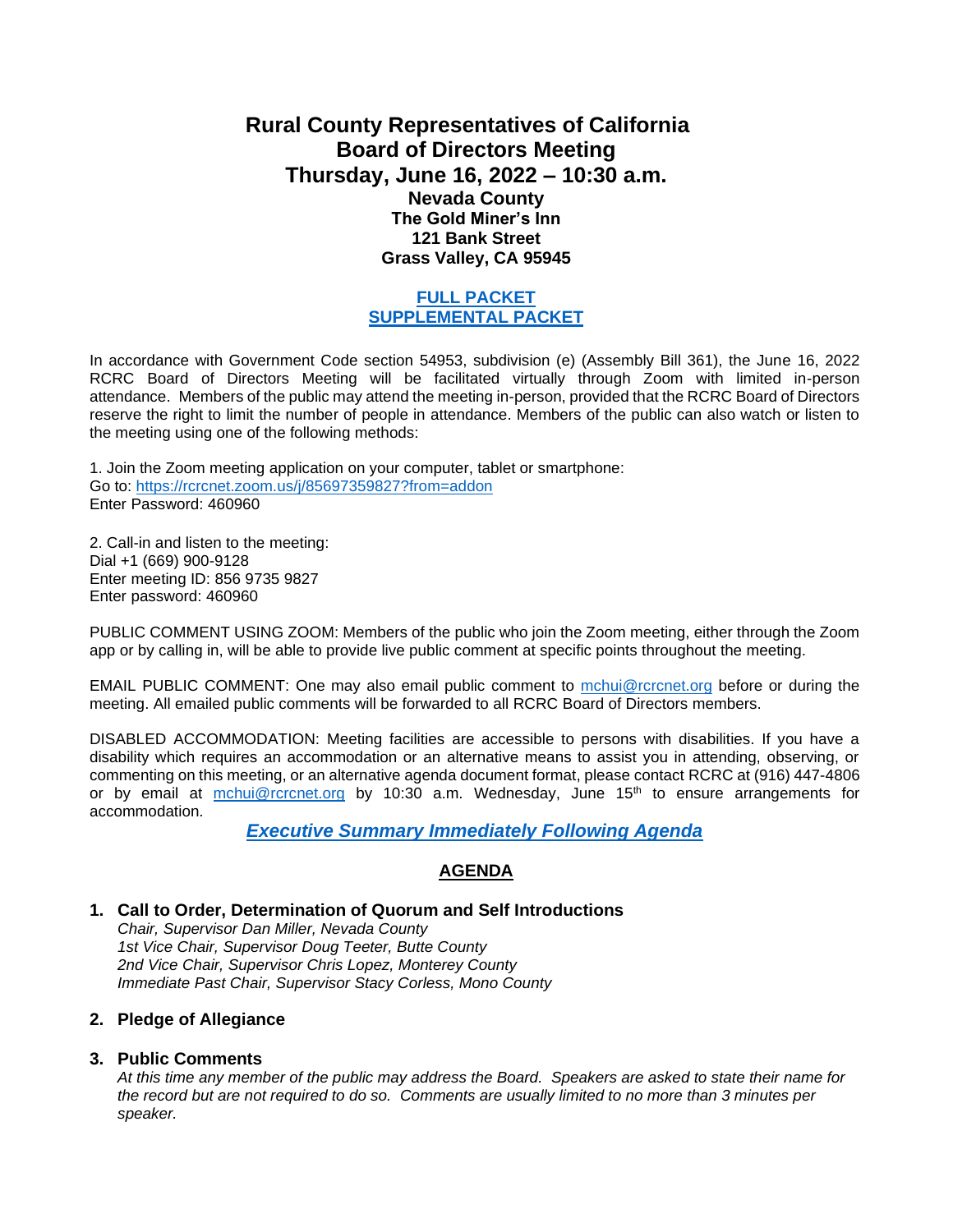# **4. Consent Agenda – ACTION**

|  | a. April 27, 2022 Board of Directors Meeting Minutes<br>b. RCRC Resolution TC006-22: Authorizing Remote and Hybrid<br>Teleconference Meetings of the RCRC Board of Directors<br><b>Pursuant to Assembly Bill 361</b> | Page 1<br>Page 11 |
|--|----------------------------------------------------------------------------------------------------------------------------------------------------------------------------------------------------------------------|-------------------|
|  | Arthur J. Wylene, General Counsel                                                                                                                                                                                    |                   |
|  | <b>MEMO</b><br>$\bullet$                                                                                                                                                                                             |                   |
|  | <b>Proposed RCRC Resolution TC006-22</b><br>$\circ$                                                                                                                                                                  |                   |
|  | c. Process and Timing for Appointments Made by the RCRC and<br><b>GSFA Boards</b><br>Maggie Chui, Director of Board Operations                                                                                       | Page 15           |
|  | <b>MEMO</b><br>$\bullet$                                                                                                                                                                                             |                   |
|  | <b>Proposed GSNR Bylaws Amendments</b><br>$\circ$                                                                                                                                                                    |                   |
|  | d. Reassignment of Glenn County from Region 3 to Region 1<br>Maggie Chui                                                                                                                                             | Page 19           |
|  | <b>MEMO</b><br>$\bullet$                                                                                                                                                                                             |                   |
|  | <b>Current 2022 Member Region Assignments Map</b><br>$\circ$                                                                                                                                                         |                   |
|  | <b>Proposed 2022 Member Region Assignments Map</b><br>$\circ$                                                                                                                                                        |                   |
|  | Proposed Revisions to the RCRC Bylaws Attachment 1 (Track Changes)<br>O                                                                                                                                              |                   |
|  | e. RCRC 2022 Local Area Investment Fund (LAIF)<br><b>Authorization for Transfer of Funds</b><br>Milena De Melo, Controller                                                                                           | Page 27           |
|  | <b>MEMO</b><br>$\bullet$                                                                                                                                                                                             |                   |
|  | Resolution Authorizing Investment of Monies in the Local Agency<br>$\circ$<br><b>Investment Fund</b>                                                                                                                 |                   |
|  | California State Treasurer's Office Local Agency Investment Fund -<br>$\circ$<br><b>Authorization for Transfer of Funds</b>                                                                                          |                   |
|  | f. Rural County Photo Contest<br>Carolyn Jhajj, Communications Director                                                                                                                                              | Page 33           |
|  | <b>MEMO</b><br>$\bullet$                                                                                                                                                                                             |                   |
|  | <b>Rural County Photo Contest Official Rules</b><br>$\circ$                                                                                                                                                          |                   |
|  | g. Recent Population Shifts in RCRC Counties<br>Maggie Chui                                                                                                                                                          | Page 39           |
|  | • MEMO                                                                                                                                                                                                               |                   |
|  | Population Estimates Data from the Department of Finance<br>$\circ$                                                                                                                                                  |                   |
|  | h. Environmental Services Joint Powers Authority Update<br>Staci Heaton, Senior Policy Advocate<br><b>MEMO</b><br>$\bullet$                                                                                          | Page 53           |
|  | 5. RCRC Chair's Report                                                                                                                                                                                               |                   |

**6. President's Report** 

*Patrick Blacklock, President and CEO* 

**7. Member County Concerns and Issues**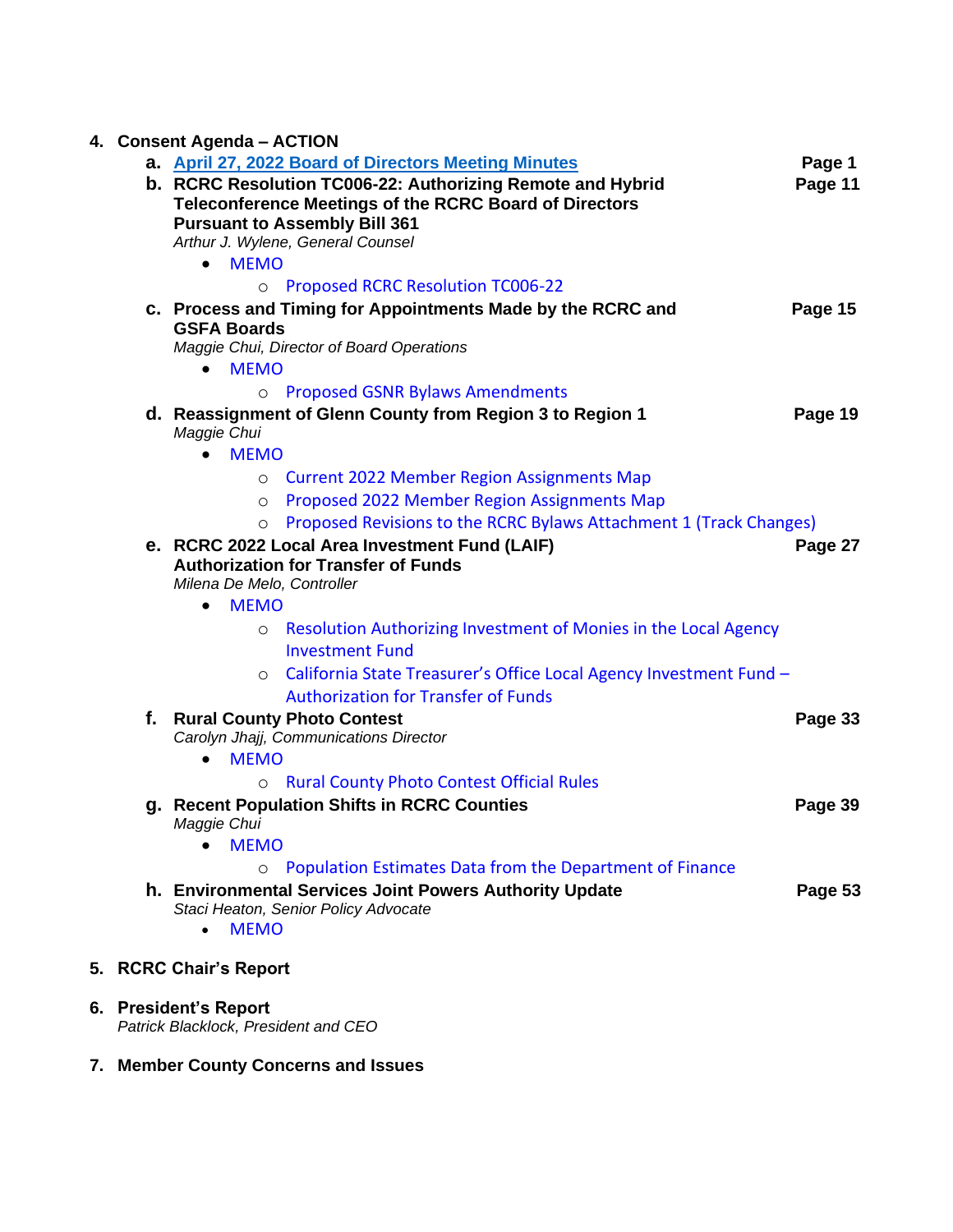|  | 8. Governmental Affairs (Discussion and possible action relative to)<br>a. Wildfire and Forest Stewardship Ad Hoc Committee Proposed Amended                                          | Page 57                       |  |
|--|---------------------------------------------------------------------------------------------------------------------------------------------------------------------------------------|-------------------------------|--|
|  | RCRC Forest and Public Land Stewardship Policy Principles - ACTION<br>Supervisor Doug Teeter, Butte County, Wildfire and Forest Stewardship<br>Ad Hoc Committee Chair<br>Staci Heaton |                               |  |
|  | • MEMO                                                                                                                                                                                |                               |  |
|  | Proposed Amended RCRC Forest and Public Lands Stewardship Policy<br>$\circ$                                                                                                           |                               |  |
|  | <b>Principles</b>                                                                                                                                                                     |                               |  |
|  | b. Drought and Water Resiliency Ad Hoc Committee Update<br>Sidd Nag, Policy Advocate                                                                                                  | Supplemental<br><b>Packet</b> |  |
|  | <b>MEMO</b><br>$\bullet$                                                                                                                                                              |                               |  |
|  | c. Cannabis Ad Hoc Advisory Committee Update<br>Sarah Dukett, Policy Advocate                                                                                                         | Supplemental<br><b>Packet</b> |  |
|  | <b>MEMO</b><br>$\bullet$                                                                                                                                                              |                               |  |
|  | d. 2022-23 State Budget Update<br>Mary-Ann Warmerdam, Senior Vice President Governmental Affairs                                                                                      | Page 63                       |  |
|  | <b>MEMO</b><br>$\bullet$                                                                                                                                                              |                               |  |
|  | e. State and Federal Legislative Update<br>Mary-Ann Warmerdam                                                                                                                         | Page 65                       |  |
|  | • MEMO                                                                                                                                                                                |                               |  |
|  | <b>State Legislative Update</b><br>$\circ$                                                                                                                                            |                               |  |
|  | f. California Public Utilities Commission Update                                                                                                                                      | <b>Supplemental</b>           |  |
|  | John Kennedy, Policy Advocate<br>Tracy Rhine, Senior Policy Advocate                                                                                                                  | <b>Packet</b>                 |  |
|  | Leigh Kammerich, Policy Advocate                                                                                                                                                      |                               |  |
|  | <b>MEMO</b><br>$\bullet$                                                                                                                                                              |                               |  |
|  | <b>RCRC Open CPUC Proceedings List</b><br>$\circ$                                                                                                                                     |                               |  |
|  | g. Water Issues Update                                                                                                                                                                | <b>Supplemental</b>           |  |
|  | Sidd Nag                                                                                                                                                                              | <b>Packet</b>                 |  |
|  | <b>MEMO</b>                                                                                                                                                                           |                               |  |
|  | 9. Administrative Matters                                                                                                                                                             |                               |  |
|  | a. Designate One Member of the RCRC Board to Fill Vacancy on the                                                                                                                      | Page 73                       |  |
|  | <b>Golden State Natural Resources, Inc. Board of Directors - ACTION</b><br>Patrick Blacklock, President and CEO                                                                       |                               |  |
|  | <b>MEMO</b><br>$\bullet$                                                                                                                                                              |                               |  |
|  | b. Approval of the 2021 RCRC Audited Financial Statements<br>- ACTION                                                                                                                 | Page 75                       |  |
|  | Milena De Melo                                                                                                                                                                        |                               |  |
|  | <b>MEMO</b><br>$\bullet$                                                                                                                                                              |                               |  |
|  | <b>2021 Audited Financial Statements</b><br>$\circ$                                                                                                                                   |                               |  |
|  | <b>Communications to Those Charged with Governance</b><br>O                                                                                                                           |                               |  |
|  | c. President/CEO Annual Compensation - ACTION                                                                                                                                         | Page 127                      |  |
|  | Chair, Supervisor Dan Miller, Nevada County<br><b>RCRC Executive Committee</b>                                                                                                        |                               |  |
|  | <b>MEMO</b><br>$\bullet$                                                                                                                                                              |                               |  |